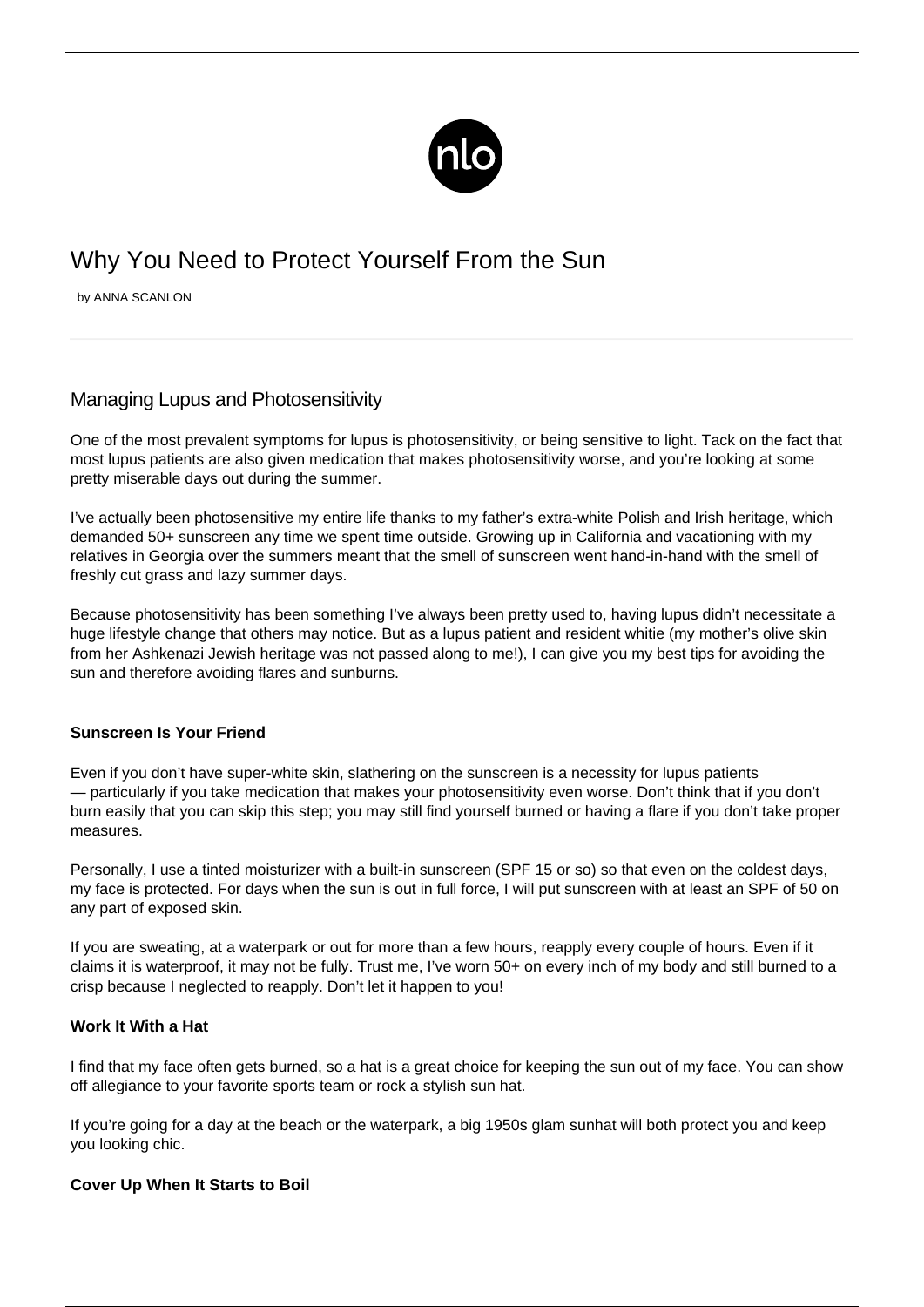If you live somewhere where it gets extremely hot, or plan a visit to such a place (like the Middle East or Las Vegas, for example), cover up if you're going to be outside for long periods of time. Of course, this doesn't mean wearing a bulky sweatshirt, but light-colored cotton material will help protect your skin and keep lupus flares at bay.

Try to limit your time in the sun if it is so hot where you live/are vacationing that long sleeves are appropriate.

#### **Know How It Affects Your Body**

Photosensitivity can affect people with lupus in many different ways. For some (like me), it means a wicked sunburn if you're not vigilant.

For others, it can mean the appearance of a [malar rash from lupus](/living-lupus-skin-rashes/) or even a flare. Know the consequences of photosensitivity so that it won't take you by surprise.

#### **Talk to Your Doctor**

Plaquenil, one of the most common medications for lupus, increases photosensitivity. This is why I need to constantly reapply my sunscreen and still find myself burned to a crisp at the end of a day outdoors.

When put on a new medication, always find out if it puts you and your skin at more of a risk by having a conversation with the doctor.

#### **Sunglasses Aren't Just a Fashion Accessory**

It may be partially because I also have Sjogren's, but I find that my eyes are especially sensitive to the sun. This means that when it is sunny, I'm all for whipping out the sunglasses and keeping my eyes covered.

Make sure, however, that any sunglasses you purchase have UV ray protection, otherwise you may end up hurting both your eyes and the skin around them with a nasty burn.

#### **Sunscreen, Sunscreen, Sunscreen**

We've already gone over the importance of applying and reapplying when it is hot, but you also need to apply sunscreen if you're going to be outside and it isn't hot. Activities such as snowboarding, skiing or anything that has you out in the cold means you are potentially putting your exposed skin in danger.

Wear sunglasses and make sure your exposed skin has plenty of protection on it. You don't necessarily need to wear a heavy amount of sunscreen that needs to be constantly reapplied during cold weather, but a thin layer of a smaller SPF will do to keep your skin happy and healthy.

#### **What to Do If You Do Get a Sunburn**

It is extremely likely with lupus, no matter your skin color, that you will get a nasty sunburn at one time or another. If it happens, make sure to stay hydrated with sports drinks and plenty of water.

Soak in lukewarm baths, take NSAIDs (such as Advil or Tylenol) and apply aloe vera to the affected area. You may feel a bit ill for a day or so.

If you are feeling dizzy or confused or parts of the affected area turn white (apart from peeling), call an ambulance or go to the emergency room right away as these may be signs of more serious issues.

### **Light Bulbs**